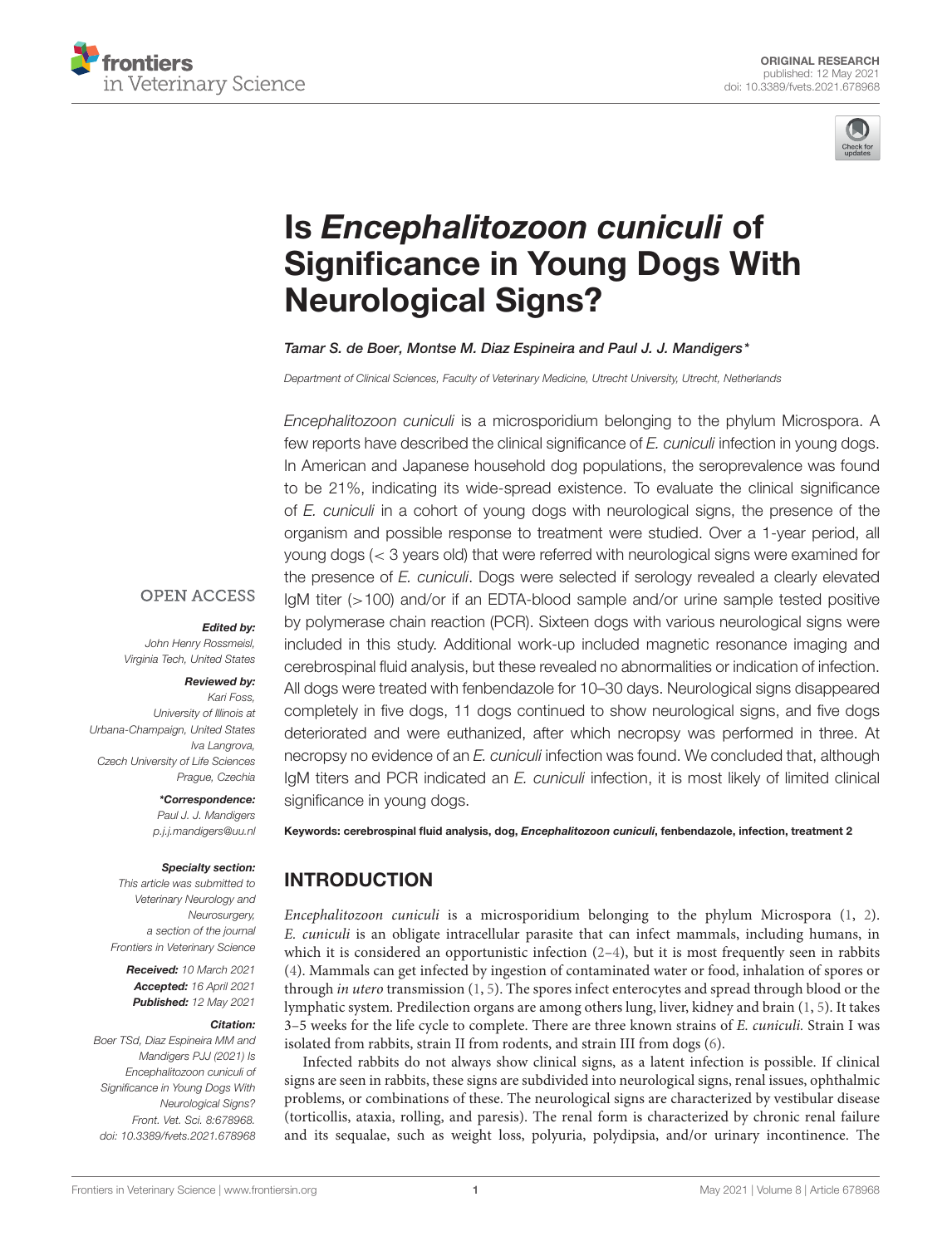ophthalmologic form is characterized by intraocular lesions, including cataract, uveitis, and hypopyon [\(5\)](#page-4-3).

It was first observed that this agent could affect dogs in 1952, when Plowright [\(7\)](#page-5-0) reported a granuloma containing the parasite in the brains of two puppies [\(7\)](#page-5-0). Although the number of reports of E. cuniculi in dogs is small, these reports concern young or immunocompromised dogs. The clinical signs observed are the same as those reported in rabbits and are renal [\(4\)](#page-4-2), ophthalmologic [\(8\)](#page-5-1), and/or neurological in nature [\(9\)](#page-5-2). The neurological signs described are blindness, ataxia, and seizures [\(9,](#page-5-2) [10\)](#page-5-3).

Previous studies have demonstrated infections with the parasite in dogs. In both an American [\(11\)](#page-5-4) and a Japanese population [\(12\)](#page-5-5) of dogs, the seroprevalence for E. cuniculi was 21%. It has been suggested that adult dogs do not develop clinical disease after infection with E. cuniculi, because they are believed to be immunocompetent [\(13\)](#page-5-6), but this does not apply to young dogs.

Although E. cuniculi has been identified in a number of studies as a possible cause of neurological signs in young dogs, it is not routinely tested in the first line and referral clinic. However, this is based on the earlier studies, remarkedly as it may be a differential diagnosis in young dogs. This study evaluated the clinical significance of E. cuniculi in a cohort of young dogs with neurological signs, by investigating its presence and possible response to a fenbendazole treatment.

## MATERIALS AND METHODS

## **Dogs**

Over a period of 1 year, all young dogs (<3 years of age) that were referred to the Department of Clinical Sciences at the Faculty of Veterinary Medicine, Utrecht University, The Netherlands, were examined for the presence of E. cuniculi. Dogs were considered eligible for inclusion if they showed neurological signs, such as epilepsy, generalized ataxia, tremors, or dyskinesias in which an infection would be a logical differential diagnosis. All dogs were evaluated by a single investigator (PJJM).

## Procedure

After obtaining informed consent from each owner, a normal diagnostic work-up was performed. In all dogs, a complete hematology and biochemistry panel (University Veterinary Diagnostic Laboratory; [www.uvdl.nl\)](http://www.uvdl.nl) as well as serology for toxoplasmosis and neospora (Veterinary Microbiology Diagnostic Centre; [www.uu.nl/vmdc\)](http://www.uu.nl/vmdc) was performed. E. cuniculi was evaluated by obtaining additional serum, EDTA-blood, and urine samples; these samples were examined for the presence of relevant antibodies (IgM and IgG) and of parasite antigen by means of an immunofluorescence antibody test (IFAT) and polymerase chain reaction (PCR), respectively (see section Treatment and Response to Treatment), at a commercial veterinary laboratory (European Veterinary Laboratory [EVL]; [www.evlonline.org\)](http://www.evlonline.org).

Based on the neurological signs and neuro-localization, all dogs underwent additional diagnostic steps, such as magnetic resonance imaging (MRI), cerebrospinal fluid (CSF) analysis, electromyographic studies (EMG), and/or specific DNA testing, if indicated. If any abnormality was found that was indicative for a specific treatment (for instance a dog with an atlantoaxial instability or a hydrocephalus), the dog was not eligible for this study.

# Inclusion and Exclusion Criteria

Dogs were only included if the routine biochemistry was free of abnormalities, if toxoplasmosis and neospora titers were found to be negative, and if additional work-up (CSF, MRI, DNA testing, etc.) did not exclude an infection as a possible cause of the neurological signs. Hence, if the MRI and/or CSF analysis was indicative of an inflammatory disorder, the dog was eligible for this study.

Dogs were only included and defined as possibly infected with E. cuniculi if serology showed a clearly elevated IgM titer and/or if the PCR of the EDTA sample and/or urine sample was found to be positive. The IgM was considered elevated if the value was 100 or more, while a titer of <30 was regarded as negative.

## Treatment and Response to Treatment

Included dogs were treated with fenbendazole only, at a dose of 50 mg/kg bodyweight, for a period of 10 days, after which the clinical outcome was evaluated [\(4,](#page-4-2) [14\)](#page-5-7). If a dog did not respond to treatment, the dog was considered to be a non-responder. At this stage, the owner was offered a second treatment, or an additional treatment based on the presumed diagnosis. For instance, an anti-epileptic if the dog presented epilepsy, glucocorticosteroids if an immune-mediated process was suspected, etc. If an owner elected a second or third treatment, the dog's clinical outcome was again evaluated after 10 days. If a dog deteriorated regardless of the additional treatment and the owner elected euthanasia, a post-mortem examination was requested.

## Analytic Method

The three strains of E. cuniculi were grown on Vero or MRC cells using RPMI 1640 medium under 5%  $CO<sub>2</sub>$ . After cultivation, the spores were harvested, collected, concentrated, washed, and brought to a concentration of  $10^9$ , after which they were suitable for use in IFAT and a soluble ELISA antigen tests (Elisa-kit product-nr LA1003-AB01 from the EVL Laboratory; [www.evlonline.org\)](http://www.evlonline.org). The ELISA antigen was titrated on Greiner of Costar strip plates after production using a checkerboard titration, with known high (∼1,350) and low titer (∼450) sera and anti-rabbit horseradish peroxidase (from the EVL laboratory; [www.evlonline.org;](http://www.evlonline.org) Cat: Do RA IgG-HRPO RTU19-05). After determining the optimal coating dilution, ELISA plates were coated and blocked, stabilized, and stored. A mixed coating was used for standard ELISA research. As a substrate, a 2-component substrate RTU from the EVL laboratory [\(www.evlonline.org\)](http://www.evlonline.org) was used (Cat: TMBA-2019-06 and TMBB-2019-06 from the EVL Laboratory). The reaction was allowed to proceed for 10 min at 21 $\degree$ C; then, the reaction was stopped by adding 50 µl of diluted  $H<sub>2</sub>SO<sub>4</sub>$ , and the absorbance of the colored solution was read at 450 nm.

To assess the results, a sample ratio (positive control vs. standard method) or cutoff titer (TG-ROC plot) and 95%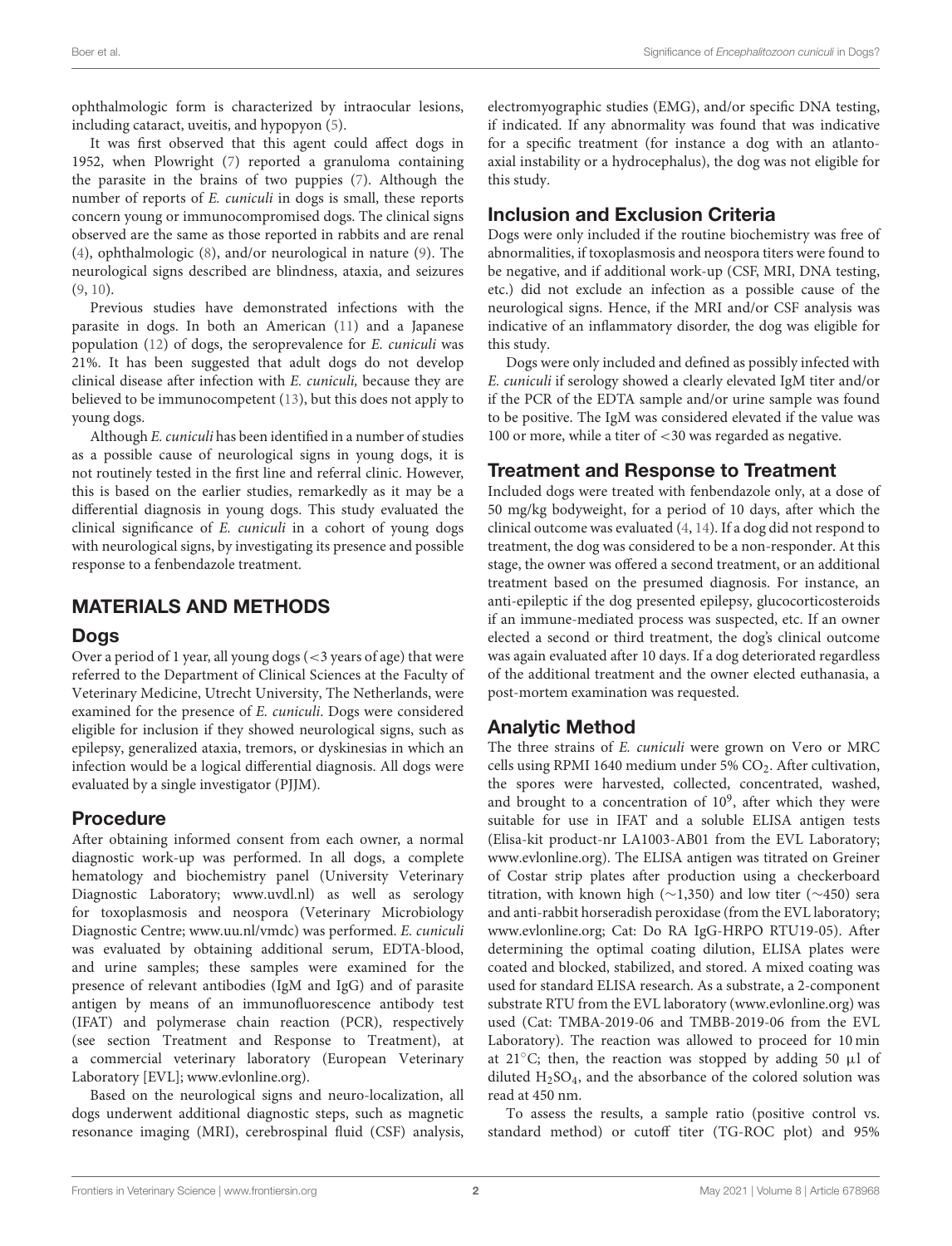<span id="page-2-0"></span>

|  |  | <b>TABLE 1</b>   Included dogs, age in months at the time of referral, and the duration of neurological signs present. |  |  |  |  |
|--|--|------------------------------------------------------------------------------------------------------------------------|--|--|--|--|
|--|--|------------------------------------------------------------------------------------------------------------------------|--|--|--|--|

| Case number | <b>Breed</b>                       | Age<br>(months) | <b>Illness</b><br>duration<br>(months) | <b>Neurological signs</b>                              |
|-------------|------------------------------------|-----------------|----------------------------------------|--------------------------------------------------------|
|             | Labrador Retriever                 | 32              |                                        | Head tremor, vestibular signs                          |
| 2           | Labradoodle                        | 28              | 2                                      | Generalized tremors and ataxia                         |
| 3           | Dutch Shepherd                     | 4               |                                        | Head tremor, epileptic seizures                        |
| 4           | French Bulldog                     | 8               |                                        | Head tremor, epileptic seizures,<br>generalized ataxia |
| 5           | Cesky Fousek                       | 39              |                                        | Head tremor, epileptic seizures,<br>generalized ataxia |
| 6           | German Shepherd                    | $\overline{4}$  |                                        | Tonic-clonic seizures                                  |
| 7           | Pointer                            | 33              | 7                                      | Paroxysmal dyskinesia                                  |
| 8           | Pug                                | 19              | 10                                     | Head tremor, vestibular signs                          |
| 9           | Wetterhoun                         | 3               |                                        | Generalized ataxia, vestibular signs                   |
| 10          | Old English Bulldog                | 23              | 4                                      | Head tremor, epileptic seizures                        |
| 11          | Nova Scotia Duck Tolling Retriever | 3               | 6                                      | Tremor front legs, ataxia of<br>hindlegs               |
| 12          | <b>Jack Russel Terrier</b>         | $\overline{4}$  |                                        | Head tremor, epileptic seizures                        |
| 13          | Norfolk Terrier                    | 7               |                                        | Abnormal behavior, epileptic<br>seizures               |
| 14          | Tervueren Shepherd                 | 8               |                                        | Ataxia of hindlegs                                     |
| 15          | <b>Border Collie</b>               | 8               | 2                                      | Generalized ataxia, vestibular signs                   |
| 16          | Rottweiler                         | 24              | 15                                     | Ataxia of hindlegs                                     |

confidence interval was used. Batch validation was performed with pools of wild-type infected, type-selected, lyophilized sera  $(10^{20})$ . To test field samples, two HRPO-conjugates of IgM and IgG and different controls were used. IgM determinations were only made after pre-absorption of IgG. Titrations (100, 300, 900, 2700) of the obtained samples were performed with IgM, starting at 1:50.

The PCR was based on an internal transcribed spacer and/or protein tyrosine phosphatase gene sequences (made by the EVL Laboratory and classified; [www.evlonline.org\)](http://www.evlonline.org). Conventional PCR was performed for type identification, while real-time PCR with ultra-black probes was also performed. Lyophilized infected cell cultures were used as controls at two levels of two different types of PCRs (standard methods, from Jena Bioscience, Jena, Germany).

## Statistical Analysis

Results were statistically analyzed with IBM SPSS Software, version 24 (IBM, Chicago, IL, USA). Descriptive statistics and a Pearson chi-squared test were performed. Results were considered significant when the  $p$ -value was  $< 0.05$ .

## RESULTS

## **Dogs**

Forty-two young dogs (<3 years of age) were eligible for this study, but only 16 met the final inclusion criteria. The dog breeds varied, with no breed overrepresented. The age of onset had a median of 8 months (range 3–39 months). The duration of illness had a median of 1 month (range 1–15 months) (**[Table 1](#page-2-0)**).

## Neurological Signs

Neurological signs in 14 of the 16 dogs were suggestive of at least an intracranial neuro-localization (**[Table 1](#page-2-0)**). Twelve of the 16 dogs had multiple varied neurological signs, including head tremor (seven dogs), epileptic seizures (focal or generalized, in seven dogs), generalized tremors (two dogs), vestibular signs (four dogs), and generalized ataxia (five dogs). Only four dogs showed a single neurological sign: one with only tonic-clonic seizures, one with paroxysmal dyskinesia, and two with ataxia of the hindlegs (**[Table 1](#page-2-0)**).

## Laboratory Findings

Routine hematology and biochemistry revealed some abnormality in all dogs. Fourteen dogs had a positive PCR in their EDTA-blood sample, of which one also a PCR-positive urine sample (no other dog had a positive urine sample) (**[Table 2](#page-3-0)**). Of these 14 dogs, four dogs had an elevated IgM titer of 100, all others had IgM titers below 30. Two of the 14 dogs had an IgG titer of 300, and seven a titer of 100; the remaining five had titers below 30. Two dogs had an elevated IgM titer (300 and 1,000), but a negative PCR for both urine and EDTA-blood sample. The IgG titer in these two dogs was 300. Both dogs showed signs of generalized ataxia, head tremor, and epileptic seizures (**[Table 2](#page-3-0)**).

## Additional Diagnostic Evaluation

In nine of the 16 dogs, an MRI scan and CSF analysis were performed. None of the MRI scans revealed any abnormality, and CSF was regarded to be normal in all nine dogs (**[Table 2](#page-3-0)**).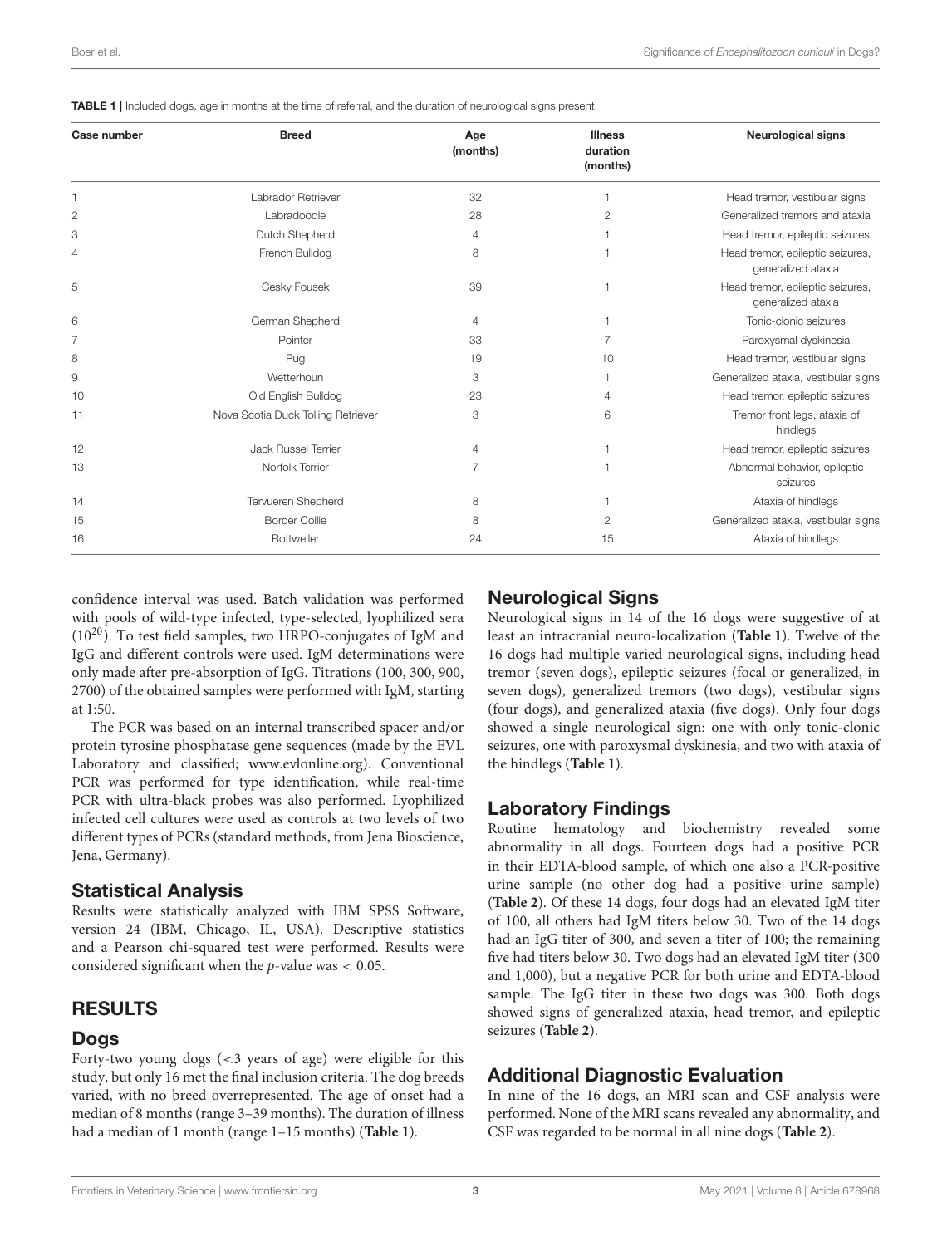| Case number    | IgM titer | IgG titer | <b>PCR EDTA</b> | <b>MRI</b> | <b>CSF protein</b> | <b>Treatment period</b> | Outcome                 | Pathology                |
|----------------|-----------|-----------|-----------------|------------|--------------------|-------------------------|-------------------------|--------------------------|
| $\mathbf{1}$   | $<$ 30    | $<$ 30    | Positive        |            |                    | 10 days                 | Improved                | NA, alive                |
| 2              | 100       | 100       | Positive        | No abn.    | 0.3                | 20 days                 | Improved                | NA, alive                |
| 3              | $<$ 30    | 100       | Positive        |            |                    | 10 days                 | Improved                | NA, alive                |
| 4              | 1,000     | 300       | Negative        | No abn.    | 0.35               | 10 days                 | Improved                | NA, alive                |
| 5              | 300       | 300       | Negative        |            |                    | 30 days                 | Improved                | NA, alive                |
| 6              | 100       | 100       | Positive        | No abn.    | 0.2                | 10 days                 | Slight<br>improvement   | NA, alive                |
| $\overline{7}$ | 30        | 100       | Positive        | No abn.    | 0.2                | 10 days                 | No improvement          | NA, alive                |
| 8              | $<$ 30    | 100       | Positive        | No abn.    | 0.28               | 20 days                 | No improvement          | NA, alive                |
| 9              | $<$ 30    | 30        | Positive        | No abn.    | 0.18               | 10 days                 | No improvement          | NA, alive                |
| 10             | 30        | 100       | Positive        |            |                    | 10 days                 | No improvement          | NA, alive                |
| 11             | 30        | 300       | Positive        | No abn.    | 0.3                | 10 days                 | No improvement          | NA, alive                |
| 12             | 100       | 100       | Positive        |            |                    | 20 days                 | No improvement,<br>died | Not allowed              |
| 13             | $<$ 30    | $<$ 30    | Positive        |            |                    | 30 days                 | No improvement,<br>died | Not allowed              |
| 14             | 100       | 300       | Positive        | No abn.    | 0.33               | 20 days                 | No improvement,<br>died | Yes, no<br>abnormalities |
| 15             | 30        | 30        | Positive        |            |                    | 10 days                 | No improvement,<br>died | Yes, no<br>abnormalities |
| 16             | $<$ 30    | $<$ 30    | Positive        | No abn.    | 0.4                | 10 days                 | No improvement,<br>died | Yes, no<br>abnormalities |

<span id="page-3-0"></span>TABLE 2 | Laboratory and additional findings and outcomes.

*Dogs included with their IgM, IgG titers, PCR results in the EDTA blood sample, as well as the MRI findings and CSF protein amount. The CSF cell count was not abnormal in all cases. Case number 14 also had a positive urine PCR. Additionally, the treatment period, clinical outcome, and if necropsy was performed, the outcome are also listed.*

#### Response to Treatment

**DISCUSSION** 

All dogs were treated according to the protocol. Five dogs responded to the treatment, of which two responded within 10 days, two within 20 days, and one during the third period of fenbendazole treatment. All five dogs had signs suggestive of a multifocal or generalized neurological disorder. Two of these responders had a negative PCR, but a clearly elevated IgM titer. Two had a positive PCR and elevated IgM and/or IgG, while one dog only had a positive PCR, but without IgM and IgG elevation.

Eleven dogs did not improve, regardless of treatment. All these dogs received a second course of fenbendazole, but as they did not respond, an additional treatment, based on the presumed diagnosis, was started. Only one out of these 11 dogs did respond after the additional treatment with an antiepileptic. The condition of five of these 10 non-responding dogs deteriorated, and euthanasia was elected. Three of these dogs were necropsied, but in none of these cases was the histopathology abnormal, and there was no indication of an E. cuniculi infestation.

In all dogs, serology and PCR were repeated after either 10 (the five responding dogs) or after 20 days (the 11 non-responding dogs), and in all dogs the PCR was found to have become negative. There was no statistically significant difference for dogs that had improved compared to those that did not improve in terms of MRI findings ( $p = 0.39$ ), CSF protein level ( $p = 0.43$ ), or treatment outcome and period ( $p = 0.82$ ).

Although some reports suggest that E. cuniculi is of significance in young dogs, it is not routinely tested. This is remarkable, as previous studies not only described the clinical signs in young dogs [\(8–](#page-5-1)[10\)](#page-5-3), but also a rather high seroprevalence of 21% in American [\(11\)](#page-5-4) and Japanese [\(12\)](#page-5-5) populations, suggesting that dogs do come into contact with the parasite. For this reason, we evaluated the clinical significance of this parasite in a group of young dogs. In rabbits with clinical signs, a diagnosis is considered confirmed if E. cuniculi spores are detected in the urine or if the parasite is found to be present in the blood or urine sample based on PCR [\(15\)](#page-5-8). Whether this also applies to dogs is not known.

The 16 examined dogs were all found to be positive either by PCR (14 dogs) or by clearly elevated IgM titer (two dogs). The latter is suggestive of an immune response to the parasite, while the first demonstrates that the parasite was ingested. As most of our dogs had either an elevated IgM titer (6 of 16) or IgG titer (11 of 16), we concluded that there was an immune response to the parasite in these dogs. The clinical signs observed in the dogs were in accordance with previous studies [\(9,](#page-5-2) [10\)](#page-5-3) and were in all dogs, except for four, suggestive of multifocal neuro-localization. In young dogs, the differential diagnosis would be intoxication, inflammatory, either infectious or immune-mediated, generalized or multi-focal neoplasia, and/or degenerative disorders. Based on the protocol followed,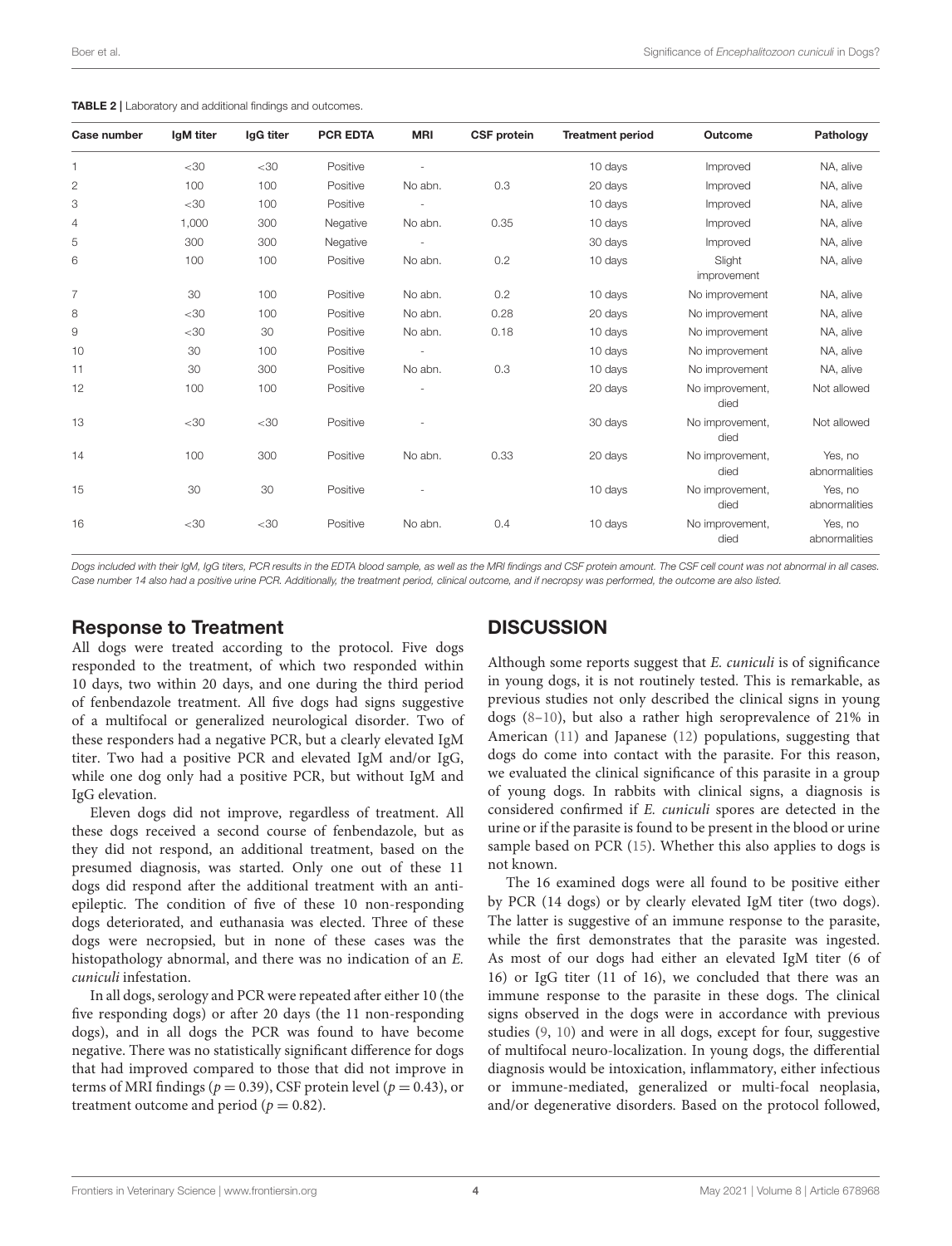the most likely differential diagnosis in these dogs would be an inflammatory etiology.

Interestingly, the MRI scans and CSF analysis were normal in nine of the 16 dogs. There are no detailed reports describing MRI findings and CSF analysis in dogs with E. cuniculi infection. However, one report in a human case states that both CSF and MRI findings were clearly abnormal [\(16\)](#page-5-9). Furthermore, the CSF analysis in rabbits diagnosed with E. cuniculi infection is also clearly abnormal with elevated cell counts as well as protein levels [\(17\)](#page-5-10); this was not the case with the dogs in this study. Despite the negative CSF analysis, it would have been of interest to perform a PCR on the CSF for the various neurotropic infections. However, at the time of this study this test was not available.

Interestingly five dogs improved after the fenbendazole treatment. Four of these dogs suffered from head tremor, which is also classified as an idiopathic head tremor [\(18\)](#page-5-11), and is known to resolve by itself in many cases. Nevertheless, all four these dogs also had other neurological signs, suggestive of a multifocal localization, and therefore the head tremor was less likely to be idiopathic. Eleven dogs did not respond to treatment, and an additional treatment had to be initiated. Despite this, five dogs showed deterioration of neurological signs and the owners elected euthanasia. Three of these dogs were necropsied but no abnormalities suggestive of an E. cuniculi infection were observed. In rabbits, the diagnosis is confirmed if granulomatous inflammation with spores is found in renal, hepatic, and/or brain tissue at post-mortem [\(5\)](#page-4-3), as also described by Plowright [\(7\)](#page-5-0) and Snowden et al. [\(10\)](#page-5-3).

This study posed the question of whether E. cuniculi is a true pathogen in dogs. All dogs included into this study were infected with E. cuniculi, but MRI and CSF analysis revealed no abnormalities in nine of these dogs nor in the three necropsied dogs. And there was a lack of response to treatment in 11 dogs. Based on these results, E. cuniculi is most likely of limited clinical significance in young dogs.

This study has limitations. First of all, the prevalence of E. cuniculi in dogs and rabbits in the Netherlands is not studied and therefore unknown. E. cuniculi as a disease in rabbits is frequently observed in the Netherlands but exact morbidity and mortality figures are sadly unknown. Secondly the study population is small. It may be of interested to perform this study together with a prevalence study in other countries as well. And if E. cuniculi was the cause of neurological signs in these examined dogs, the lack of response could be because of our choice of fenbendazole treatment. Rabbits suffering from E. cuniculi can

#### be treated with fenbendazole or albendazole [\(4,](#page-4-2) [14\)](#page-5-7). However, the uptake of fenbendazole is less than that of albendazole, which may underlie the lack of response observed. However, albendazole is embryotoxic, teratogenic, and can cause serious side effects in dogs, and hence, we chose fenbendazole as it is registered as safe to be used in dogs [\(19\)](#page-5-12).

# **CONCLUSION**

The parasite E. cuniculi was found to be present in 16 dogs presenting various neurological signs. However, MRI and CSF analysis were not found to be abnormal in nine dogs, three dogs were necropsy-negative, and there was a lack of response to treatment in 11 dogs. Based on the current results, E. cuniculi is most likely of limited clinical significance in young dogs.

# DATA AVAILABILITY STATEMENT

The raw data supporting the conclusions of this article will be made available by the authors, without undue reservation.

## ETHICS STATEMENT

Ethical review and approval was not required for the animal study because all dogs were referred cases with neurological deficits. Written informed consent was obtained from the owners for the participation of their animals in this study.

## AUTHOR CONTRIBUTIONS

TB performed this study as her master thesis. MD co-supervised and reviewed with PM the study. PM set up the study, examined all dogs, supervised, and reviewed the analysis. All authors read and approved the final manuscript.

## ACKNOWLEDGMENTS

We wish to thank Mr. Rob van Herwijnen of European Veterinary Laboratory (Woerden, The Netherlands) for providing us with technical specification of the analytical methods, Miriam Duijvestijn (DVM) of the Veterinary Diagnostic Microbiology Centre of the Faculty of Veterinary Medicine, Utrecht University, for her critical input, and Editage for English language editing.

## **REFERENCES**

- <span id="page-4-0"></span>1. Didier ES, Snowden KF, Shadduck JA. Biology of microsporidian species infecting mammals. Adv Parasitol. (1998) 40:283– 320. doi: [10.1016/S0065-308X\(08\)60125-6](https://doi.org/10.1016/S0065-308X(08)60125-6)
- <span id="page-4-1"></span>2. Weiss LM. Microsporidia: emerging pathogenic protists. Acta Trop. (2001) 78:89–102. doi: [10.1016/S0001-706X\(00\)00178-9](https://doi.org/10.1016/S0001-706X(00)00178-9)
- 3. Wittner M. The Microsporidia and Microsporidiosis. Washington DC: American Society of Microbiology (1999). doi: [10.1128/9781555818227](https://doi.org/10.1128/9781555818227)
- <span id="page-4-2"></span>4. Didier ES, Didier PJ, Snowden KF, Shadduck JA. Microsporidiosis in mammals. Microbes Infect. (2000) 2:709– 20. doi: [10.1016/S1286-4579\(00\)00354-3](https://doi.org/10.1016/S1286-4579(00)00354-3)
- <span id="page-4-3"></span>5. Harcourt-Brown FM. Encephalitozoon cuniculi infection in rabbits. Semin Avian Exot Pet Med. (2004) 13:86–93. doi: [10.1053/j.saep.2004.01.004](https://doi.org/10.1053/j.saep.2004.01.004)
- <span id="page-4-4"></span>6. Didier ES, Vossbrinck CR, Baker MD, Rogers LB, Bertucci DC, Shadduck JA. Identification and characterization of three Encephalitozoon cuniculi strains. Parasitology. [\(1995\) 111:411–21. doi: 10.1017/S00311820000](https://doi.org/10.1017/S0031182000065914) 65914